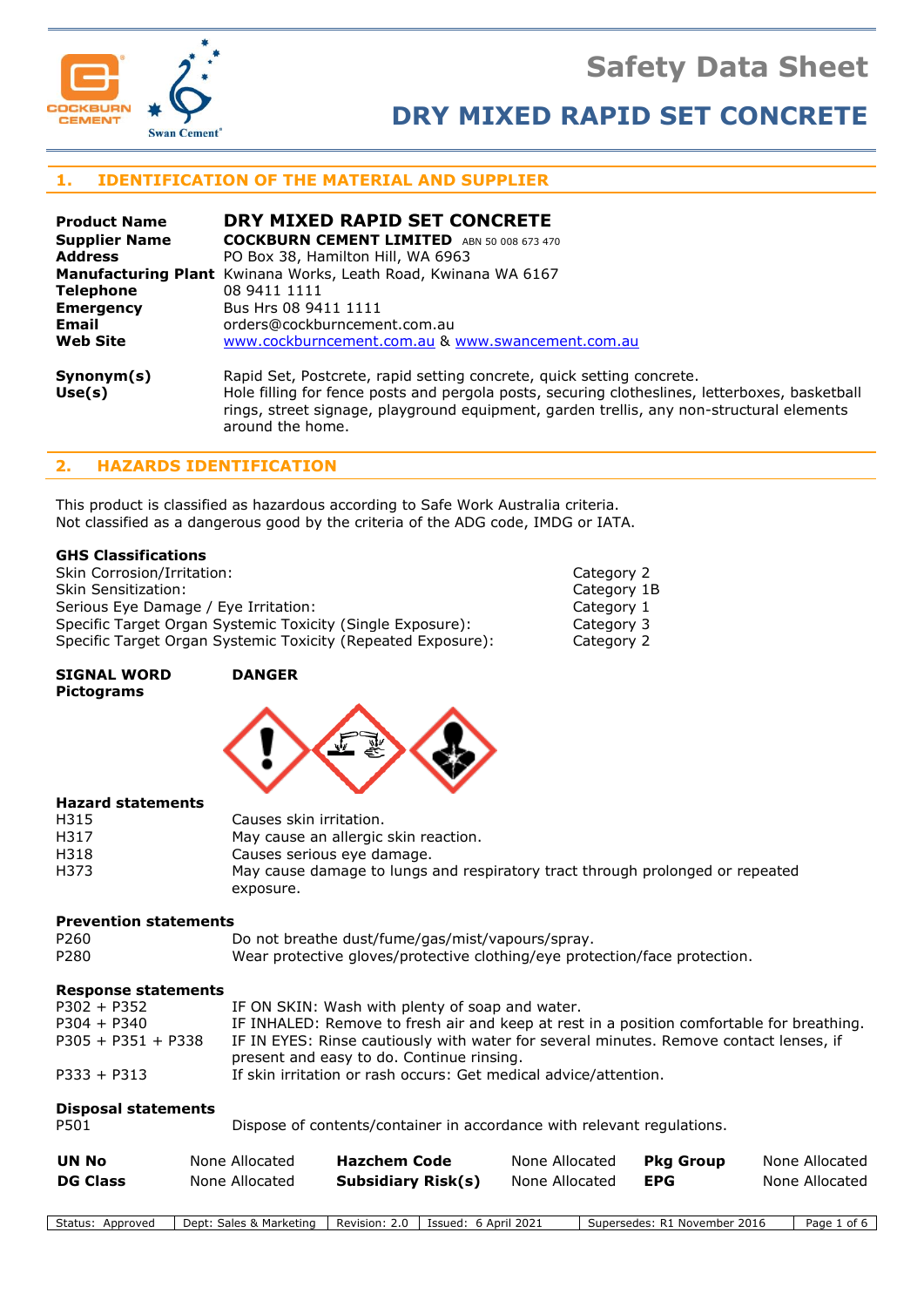

# **3. COMPOSITION/INFORMATION ON INGREDIENTS**

A small proportion of the fine dust associated with this product will contain 'Respirable Crystalline Quartz' (RCQ). While the product is wet and being applied as per the directions on the package the amount of airborne RCQ will be minimal, but it is still recommended that proper PPE is worn. Once dry any residues, grinding or strong abrasive forces may reintroduce RCQ into the air so caution should be taken.

| Ingredient                  | <b>Formula</b>                      | Conc.     | CAS No.          |
|-----------------------------|-------------------------------------|-----------|------------------|
| PORTLAND CEMENT             | Not Available                       | $< 20\%$  | 65997-15-1       |
| GYPSUM                      | CaSO <sub>4</sub> 2H <sub>2</sub> O | $1 - 3\%$ | $10101 - 41 - 4$ |
| CRYSTALLINE SILICA (QUARTZ) | SiO <sub>2</sub>                    | $< 50\%$  | 14808-60-7       |
| HIGH ALUMINIA CEMENT        | Not Available                       | $< 2\%$   | 65997-16-2       |
| CHROMIUM (VI) HEXAVALENT    | $Cr^{6+}$                           | Trace     | 18540-29-9       |

\*Aggregates used may be siliceous and/or dolomitic stone.

## **4. FIRST AID MEASURES**

| Eye                         | Flush thoroughly with flowing water for at least 15 minutes and seek medical attention if<br>symptoms persist. If wet cement is splashed into the eyes flush thoroughly with flowing<br>water for 15 minutes and seek urgent medical attention.                                                                                                                                                                                                                                                                          |
|-----------------------------|--------------------------------------------------------------------------------------------------------------------------------------------------------------------------------------------------------------------------------------------------------------------------------------------------------------------------------------------------------------------------------------------------------------------------------------------------------------------------------------------------------------------------|
| <b>Inhalation</b>           | Remove from dusty area to fresh air. If symptoms persist, seek medical attention.                                                                                                                                                                                                                                                                                                                                                                                                                                        |
| <b>Skin</b>                 | Remove heavily contaminated clothing immediately. Wash off skin thoroughly with water. A<br>shower may be required. Seek medical attention for persistant irritation or burning of the<br>skin.                                                                                                                                                                                                                                                                                                                          |
| <b>Ingestion</b>            | Rinse mouth and lips with water. Do not induce vomiting. Give water to drink to dilute<br>stomach contents. If symptoms persist, seek medical attention.                                                                                                                                                                                                                                                                                                                                                                 |
| <b>Advice to Doctor</b>     | Treat symptomatically.                                                                                                                                                                                                                                                                                                                                                                                                                                                                                                   |
| <b>First Aid Facilities</b> | Eye wash station.                                                                                                                                                                                                                                                                                                                                                                                                                                                                                                        |
|                             | <b>Additional Information - Aggravated Medical Conditions</b>                                                                                                                                                                                                                                                                                                                                                                                                                                                            |
| <b>Inhalation</b>           | Over exposure resulting from prolonged and repeated inhalation of dust containing<br>crystalline silica can cause bronchitis, silicosis (scarring of the lung.) It may also increase<br>the risk of scleroderma (a disease affecting the connective tissue of the skin, joints, blood<br>vessels and internal organs) and lung cancer. Epidemiological studies have shown that<br>smoking increases the risk of bronchitis, silicosis (scaring of the lung) and lung cancer in<br>persons exposed to crystalline silica. |
| <b>Skin</b>                 | Prolonged and repeated skin contact with cement in wet concrete, mortars and slurries<br>may result in irritant dermatitis or alkaline burns.                                                                                                                                                                                                                                                                                                                                                                            |
| Eye                         | Irritating to the eye. If wet cement is splashed into the eye alkaline burns can cause<br>permanent damage.                                                                                                                                                                                                                                                                                                                                                                                                              |

### **5. FIRE FIGHTING**

| Flammability<br><b>Fire and Explosion</b><br><b>Extinguishing</b><br><b>Hazchem Code</b> | Non-flammable. Does not support combustion of other materials.<br>No fire or explosion hazard exists.<br>Non-flammable; use suitable extinguishing agent for surrounding fire.<br>None. |               |                      |                              |                     |
|------------------------------------------------------------------------------------------|-----------------------------------------------------------------------------------------------------------------------------------------------------------------------------------------|---------------|----------------------|------------------------------|---------------------|
| 6. ACCIDENTAL RELEASE MEASURES                                                           |                                                                                                                                                                                         |               |                      |                              |                     |
| Status: Approved                                                                         | Dept: Sales & Marketing                                                                                                                                                                 | Revision: 2.0 | Issued: 6 April 2021 | Supersedes: R1 November 2016 | Page 2 of 6 $\vert$ |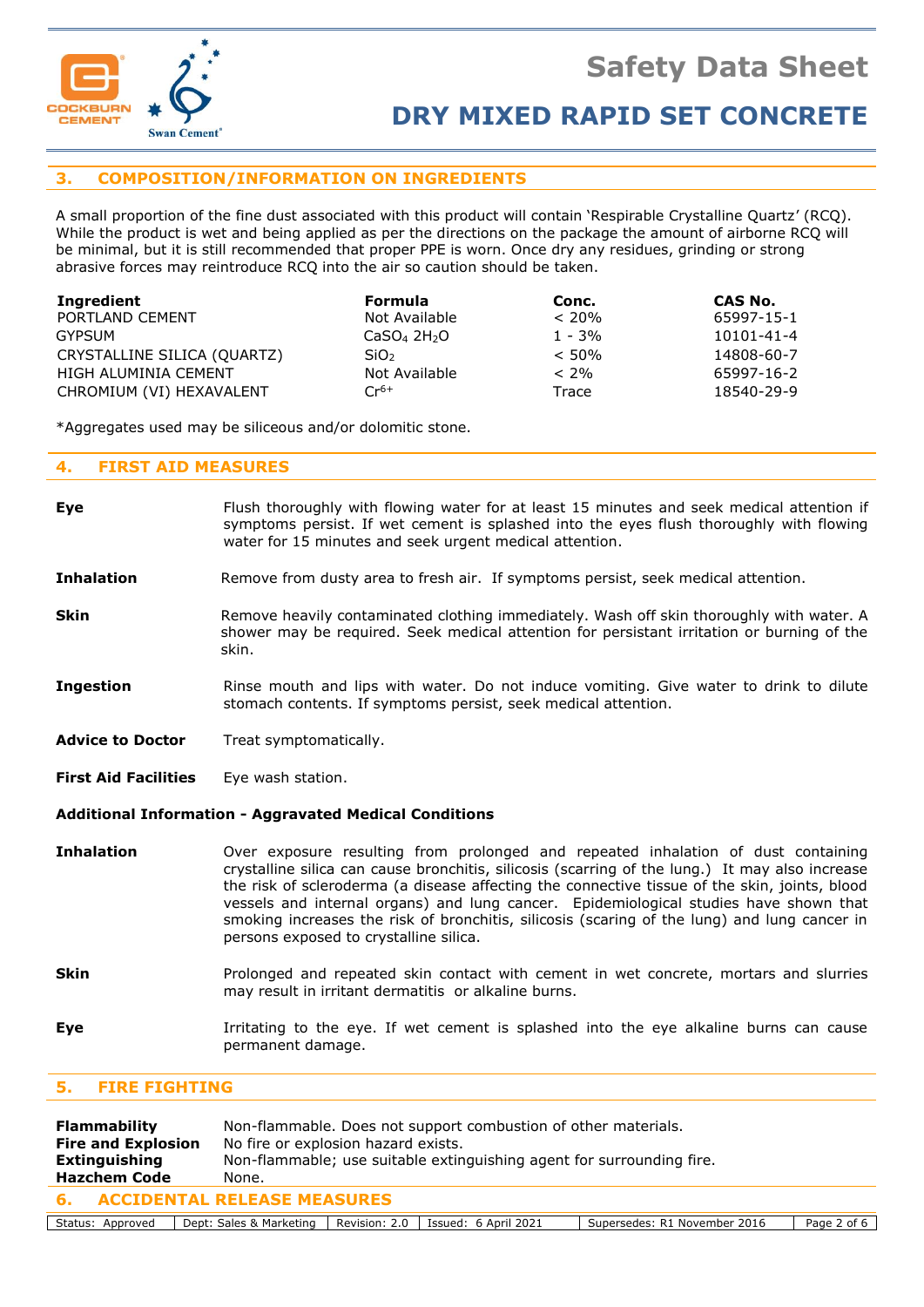

**DRY MIXED RAPID SET CONCRETE**

| <b>Emergency</b>  | Follow safety requirements for personal protection under Section 8 Exposure                                                                                                                                                                                                                                                                                                          |
|-------------------|--------------------------------------------------------------------------------------------------------------------------------------------------------------------------------------------------------------------------------------------------------------------------------------------------------------------------------------------------------------------------------------|
| <b>Procedures</b> | Controls/Personal Protection.                                                                                                                                                                                                                                                                                                                                                        |
| <b>Spillage</b>   | If spilt (bulk), contact emergency services if appropriate. Wear dust-proof goggles,<br>PVC/rubber gloves, a Class P2 respirator (where an inhalation risk exists), coveralls and<br>rubber boots. Clear area of all unprotected personnel. Prevent spill entering drains or<br>waterways. Collect and place in sealable containers for disposal or reuse. Avoid<br>generating dust. |

### **7. HANDLING AND STORAGE**

**Storage** Store off the floor in the original bags in a cool, dry, well ventilated area, removed from excessive moisture and heat. Ensure packages are adequately labelled, protected from physical damage and sealed when not in use.

**Handling** Dry Mixed Rapid Set Concrete is supplied in 20 and 30 kg bags. Recognised local safe lifting methods should be used.

> Before use carefully read the product label. Use of safe work practices are recommended to avoid eye or skin contact and inhalation. Observe good personal hygiene, including washing hands before eating. Prohibit eating, drinking, and smoking in contaminated areas.

#### **Property/** Refer to Section 13. **Environmental**

### **8. EXPOSURE CONTROLS/PERSONAL PROTECTION**

| <b>Ventilation</b>                  | Do not inhale dust/powder. Use with adequate ventilation. Where a dust inhalation<br>hazard exists, mechanical extraction ventilation is recommended. Maintain dust levels<br>below the recommended exposure standard.                                                                                                                                                                                                                                                                                                                                                                           |
|-------------------------------------|--------------------------------------------------------------------------------------------------------------------------------------------------------------------------------------------------------------------------------------------------------------------------------------------------------------------------------------------------------------------------------------------------------------------------------------------------------------------------------------------------------------------------------------------------------------------------------------------------|
| <b>Exposure</b><br><b>Standards</b> | CALCIUM ALUMINATE CEMENT (65997-16-2)<br>ES-TWA: 10 mg/m <sup>3</sup> (Respirable Dust)<br>CHROMIUM (VI) HEXAVALENT (18540-29-9)<br>ES-TWA: 0.05 mg/m <sup>3</sup> (Chromium VI compounds)<br>FLYASH (68131-74-8)<br>ES-TWA: 10 mg/m <sup>3</sup> (Respirable Dust)<br>GYPSUM (10101-41-4)<br>ES-TWA: 10 mg/m <sup>3</sup> (Respirable Dust)<br>PORTLAND CEMENT (65997-15-1)<br>ES-TWA: 10 mg/m <sup>3</sup> (Respirable Dust)<br>SILICA, CRYSTALLINE - QUARTZ (14808-60-7)<br>ES-TWA: $0.05 \text{ mg/m}^3$ (Respirable Dust).<br>Under Model WHS Law adopted in most Australian jurisdictions. |
| <b>PPE</b>                          | Wear dust-proof goggles and rubber or PVC gloves. Where an inhalation risk exists, wear<br>a Class P2 respirator. If there is potential for prolonged and/or excessive skin contact,<br>wear coveralls. At high dust levels, wear a Class P3 respirator or a Powered Air Purifying<br>Respirator (PAPR) with Class P3 filter.                                                                                                                                                                                                                                                                    |



**9. PHYSICAL AND CHEMICAL PROPERTIES**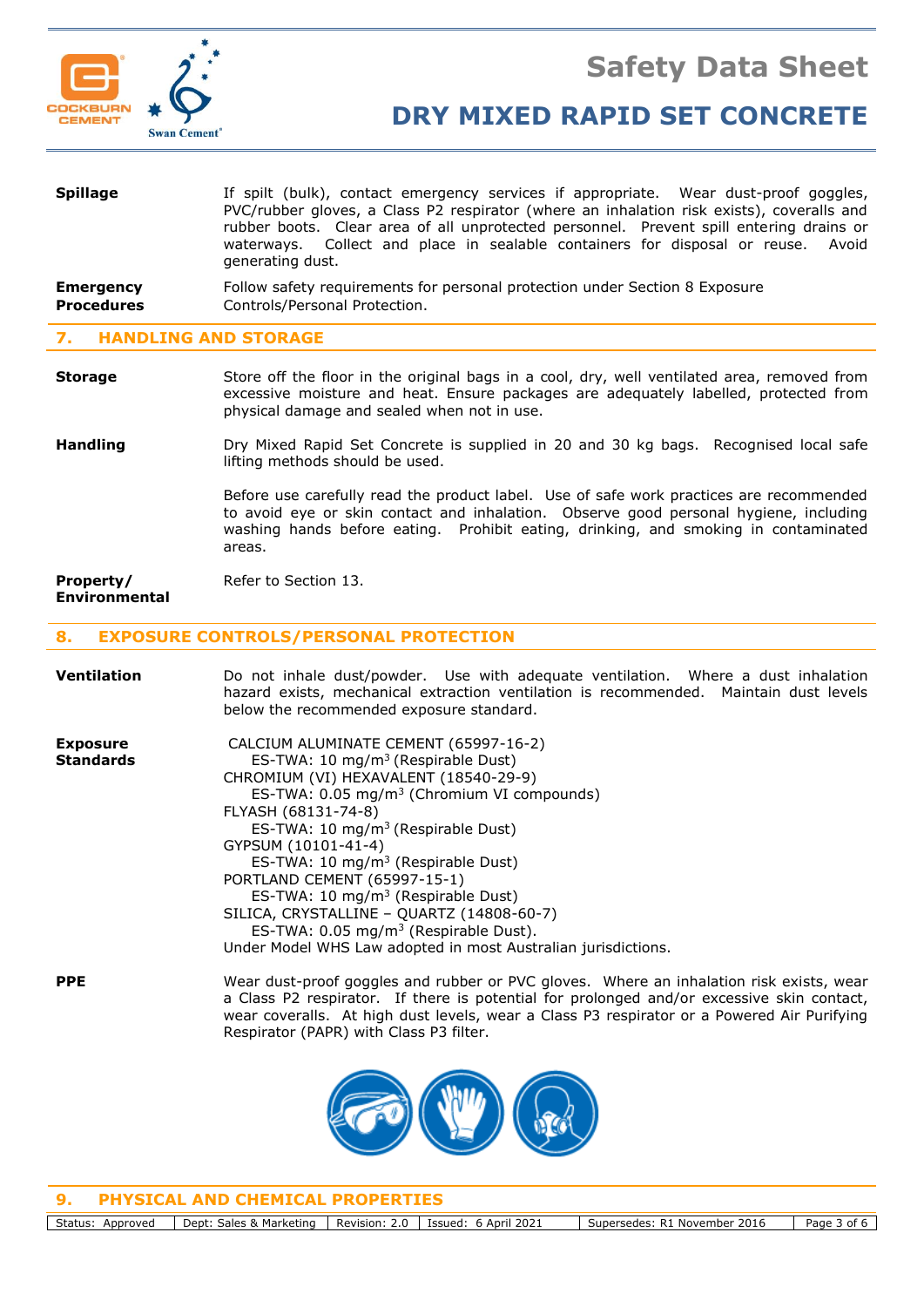

# **Safety Data Sheet**

# **DRY MIXED RAPID SET CONCRETE**

| Appearance              | A grey cementitious mixture<br>containing fine and coarse<br>aggregate with particles up to<br>10 mm in size. | Solubility (water)           | Slight, hardens guickly<br>on mixing with water |
|-------------------------|---------------------------------------------------------------------------------------------------------------|------------------------------|-------------------------------------------------|
| Odour                   | <b>Odourless</b>                                                                                              | <b>Specific Gravity</b>      | Average Approx 2.3                              |
| рH                      | Approximately 12                                                                                              | % Volatiles                  | Not Available                                   |
| <b>Vapour Pressure</b>  | Not Available                                                                                                 | <b>Flammability</b>          | Non Flammable                                   |
| <b>Vapour Density</b>   | Not Available                                                                                                 | <b>Flash Point</b>           | Not Relevant                                    |
| <b>Boiling Point</b>    | Not Available                                                                                                 | <b>Upper Explosion Limit</b> | Not Relevant                                    |
| <b>Melting Point</b>    | Not Available                                                                                                 | <b>Lower Explosion Limit</b> | Not Relevant                                    |
| <b>Evaporation Rate</b> | Not Available                                                                                                 | <b>Autoignition</b>          | Not Available                                   |
|                         |                                                                                                               | <b>Temperature</b>           |                                                 |
| <b>Bulk Density</b>     | Dry 1500 to 1700 kg/m <sup>3</sup><br>Compacted (cast) 2250 - 2400                                            |                              |                                                 |
|                         | kg/m <sup>3</sup>                                                                                             |                              |                                                 |
| <b>Particle Size</b>    | Up to nominal 10 mm                                                                                           |                              |                                                 |

# **10. STABILITY AND REACTIVITY**

**Chemical Stability** Chemically Stable

**Conditions to Avoid** Keep free of moisture

**Incompatible** Incompatible with oxidising agents (e.g. hypochlorites), ethanol, acids (e.g. hydrofluoric acid) **Materials** and interhalogens (e.g. chlorine trifluoride). Water contact may increase product. **Decomposition** Unlikely to evolve toxic gases when heated to decomposition. **Products**

### **Hazardous Reactions** None

 $\mathsf I$ 

## **11. TOXICOLOGICAL INFORMATION**

| <b>Acute Toxicity</b> | No known toxicity data available for this product.                                                                                                                                                                                                                                                                                                                                                                                                                                                                                                         |  |  |
|-----------------------|------------------------------------------------------------------------------------------------------------------------------------------------------------------------------------------------------------------------------------------------------------------------------------------------------------------------------------------------------------------------------------------------------------------------------------------------------------------------------------------------------------------------------------------------------------|--|--|
| Eye                   | Irritant upon contact with powder/dust. Over exposure may result in pain, redness,<br>corneal burns, and ulceration with possible permanent damage.                                                                                                                                                                                                                                                                                                                                                                                                        |  |  |
| <b>Inhalation</b>     | Slightly corrosive. Irritating to the respiratory system, causing coughing and sneezing.<br>Over exposure may result in severe mucous membrane irritation and bronchitis.<br>Hexavalent chromium is reported to cause respiratory sensitisation, however due to the<br>trace amount present, a hazard is not anticipated under normal conditions of use.<br>Crystalline silica can cause silicosis (lung disease) with chronic over exposure, however<br>due to low levels present and product application, adverse health effects are not<br>anticipated. |  |  |
| Skin                  | Irritating to the skin. Prolonged and repeated contact with powder or wetted form may<br>result in skin rash, dermatitis, and sensitisation.                                                                                                                                                                                                                                                                                                                                                                                                               |  |  |
| <b>Ingestion</b>      | Slightly corrosive. Ingestion may result in burns to the mouth and throat, with vomiting<br>and abdominal pain. Due to product form, ingestion is not considered a likely exposure<br>route.                                                                                                                                                                                                                                                                                                                                                               |  |  |
| <b>Mutagenicity</b>   | Insufficient data available for this product to classify as a mutagen.                                                                                                                                                                                                                                                                                                                                                                                                                                                                                     |  |  |
| Carcinogenicity       | Dry Mixed Rapid Set Concrete is not classified as a carcinogen by NOHSC. Crystalline silica<br>and hexavalent chromium compounds are classified as carcinogenic to humans (IARC                                                                                                                                                                                                                                                                                                                                                                            |  |  |
| Status: Approved      | Revision: 2.0<br>Issued: 6 April 2021<br>Supersedes: R1 November 2016<br>Dept: Sales & Marketing<br>Page 4 of 6                                                                                                                                                                                                                                                                                                                                                                                                                                            |  |  |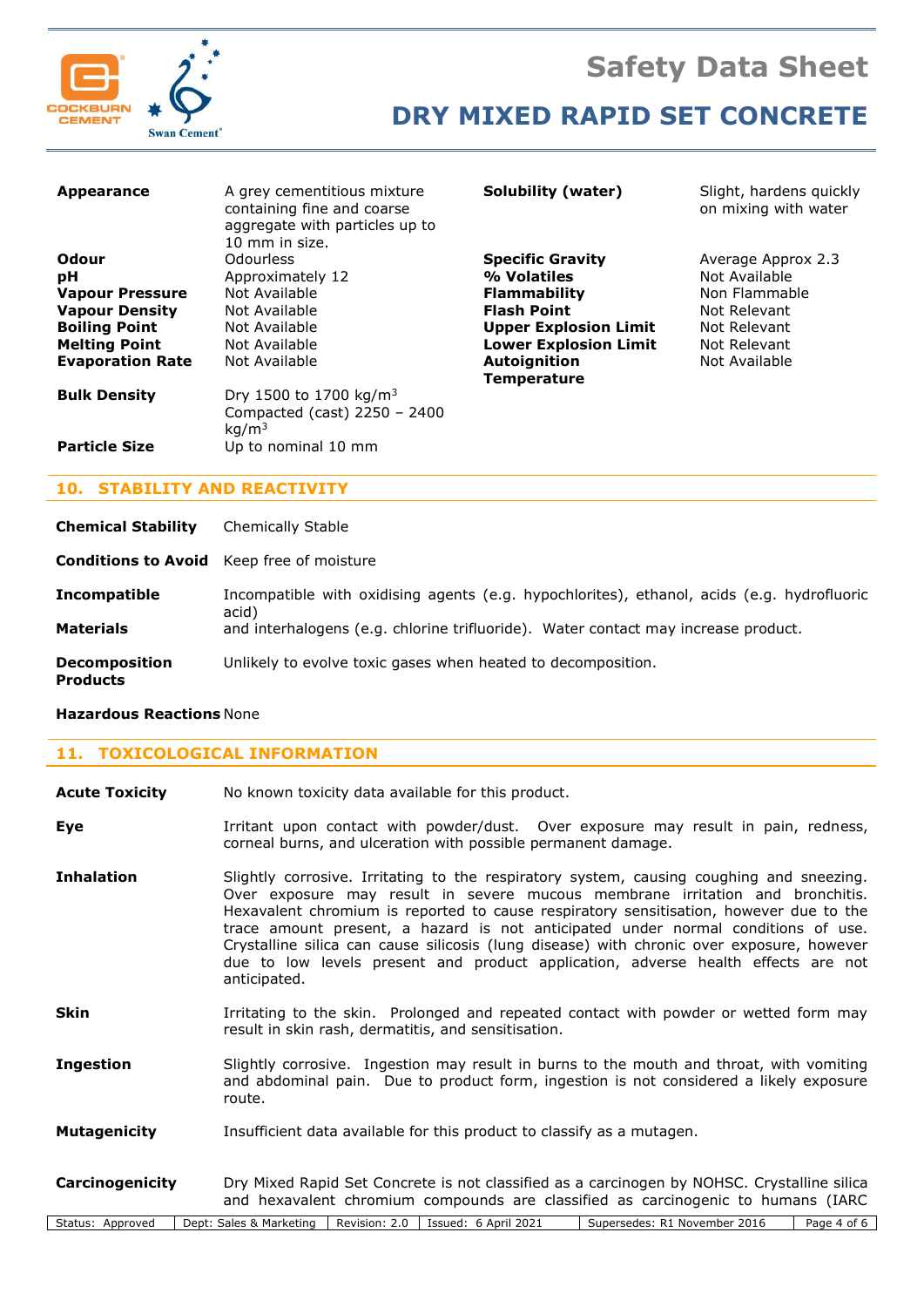

**Degradability**

# **DRY MIXED RAPID SET CONCRETE**

Group 1), however due to low levels present and product application, the criteria for classification is not met.

### **12. ECOLOGICAL INFORMATION**

**Toxicity Product forms an alkaline slurry when mixed with water. This product is non-toxic to** aquatic life forms when present in cured solid form.

**Persistence &** Product is persistent and would have a low degradability.

**Mobility in soil** A low mobility would be expected in a landfill situation.

### **13. DISPOSAL CONSIDERATIONS**

Waste Disposal Reuse or recycle where possible. Alternatively, ensure product is covered with moist soil to prevent dust generation and dispose of to an approved landfill site. Contact the manufacturer for additional information.

**Legislation** Dispose of in accordance with relevant local legislation. Keep out of sewer and stormwater drains.

## **14. TRANSPORT INFORMATION**

Not classified as a dangerous good by the criteria of the ADG Code.

Drivers of trucks transporting bagged product should ensure that the bags are properly restrained.

#### **IATA (INTERNATIONAL AIR TRANSPORT ASSOCIATION)**

necessary.

| <b>Shipping Name</b> | None Allocated |                           |                |                  |                |
|----------------------|----------------|---------------------------|----------------|------------------|----------------|
| UN No                | None Allocated | <b>Hazchem Code</b>       | None Allocated | <b>Pkg Group</b> | None Allocated |
| <b>DG Class</b>      | None Allocated | <b>Subsidiary Risk(s)</b> | None Allocated | <b>EPG</b>       | None Allocated |

### **15. REGULATORY INFORMATION**

| Poison      | A poison schedule number has not been allocated to this product using the criteria in the |
|-------------|-------------------------------------------------------------------------------------------|
| Schedule    | Standard for the Uniform Scheduling of Drugs and Poisons (SUSDP).                         |
| <b>AICS</b> | All chemicals listed on the Australian Inventory of Chemical Substances (AICS).           |

### **16. OTHER INFORMATION**

**Additional** CEMENT CONTACT DERMATITIS: Individuals using wet cement, mortar, grout, or concrete **Information** could be at risk of developing cement dermatitis. Symptoms of exposure include itchy, tender, swollen, hot, cracked, or blistering skin with the potential for sensitisation. The dermatitis is due to the presence of soluble (hexavalent) chromium. IARC – GROUP 1 – PROVEN HUMAN CARCINOGEN. This product contains an ingredient for which there is sufficient evidence to have been classified by the International Agency for Research into Cancer as a human carcinogen. The use of products known to be human carcinogens should be strictly monitored and controlled. RESPIRATORS: In general, the use of respirators should be limited and engineering controls employed to avoid exposure. If respiratory equipment must be worn ensure correct respirator selection and training is undertaken. Remember that some respirators may be extremely uncomfortable when used for long periods. The use of air powered or

air supplied respirators should be considered where prolonged or repeated use is